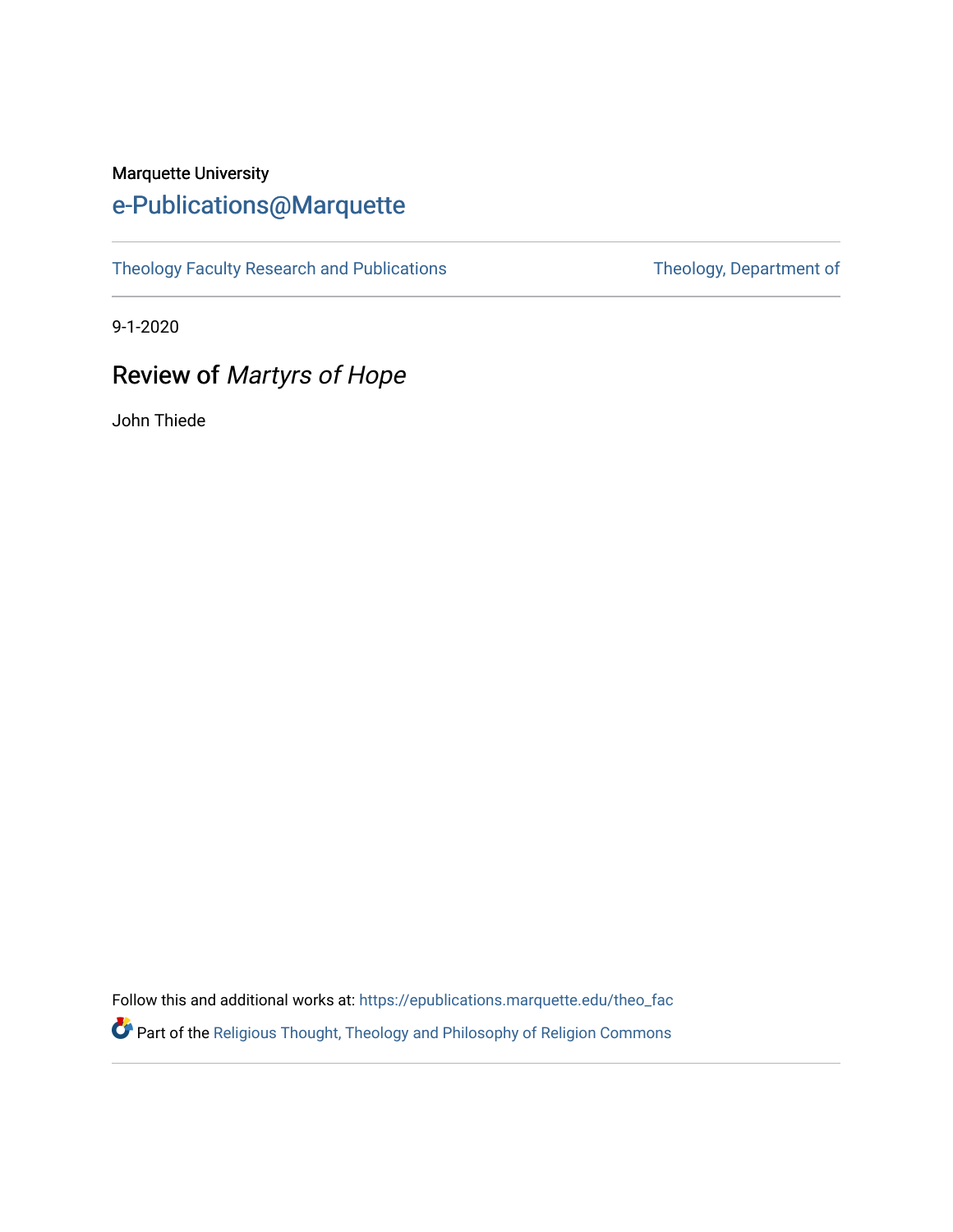**Marquette University**

## **e-Publications@Marquette**

#### *Theology Faculty Research and Publications/College of Arts and Sciences*

*This paper is NOT THE PUBLISHED VERSION***.**  Access the published version via the link in the citation below.

*Theological Studies*, Vol. 81, No. 3 (September 1, 2020): 772-773. [DOI.](https://doi.org/10.1177%2F0040563920963327g) This article is © SAGE Publications and permission has been granted for this version to appear in [e-Publications@Marquette.](http://epublications.marquette.edu/) SAGE Publications does not grant permission for this article to be further copied/distributed or hosted elsewhere without express permission from SAGE Publications.

# Book Review: Brett, Whitson Donna and Edward T. Brett: *Martyrs of Hope: Seven U.S. Missionaries in Central America*

John Thiede, SJ Theology, Marquette University, Milwaukee, WI

Martyrs of Hope: Seven U.S. Missionaries in Central America

This book updates the histories of seven Roman Catholic men and women who died in Guatemala and El Salvador in the late  $20<sup>th</sup>$  century: a diocesan priest, a religious brother, four religious sisters, and one laywoman. The murder of six of these readily fits a more modern definition of martyrdom. In the case of Sr. Carla Piette, MM, who was killed in a tragic accident, the authors claim she may fit an expanded category of a "martyr of charity" advanced by Pope John Paul II. The most well-known cases described are those of the U.S. churchwomen killed in El Salvador in 1980. Recently Stanley Rother, a diocesan priest from Oklahoma, has garnered more attention because of his canonization process. Perhaps the least well-known is Christian Brother James Miller, whose case one of the authors became familiar with while teaching at the College of Santa Fe, run by the Christian Brothers, when Miller was killed. This project furthers the research of an earlier work by the two authors, *Murdered in Central America*,